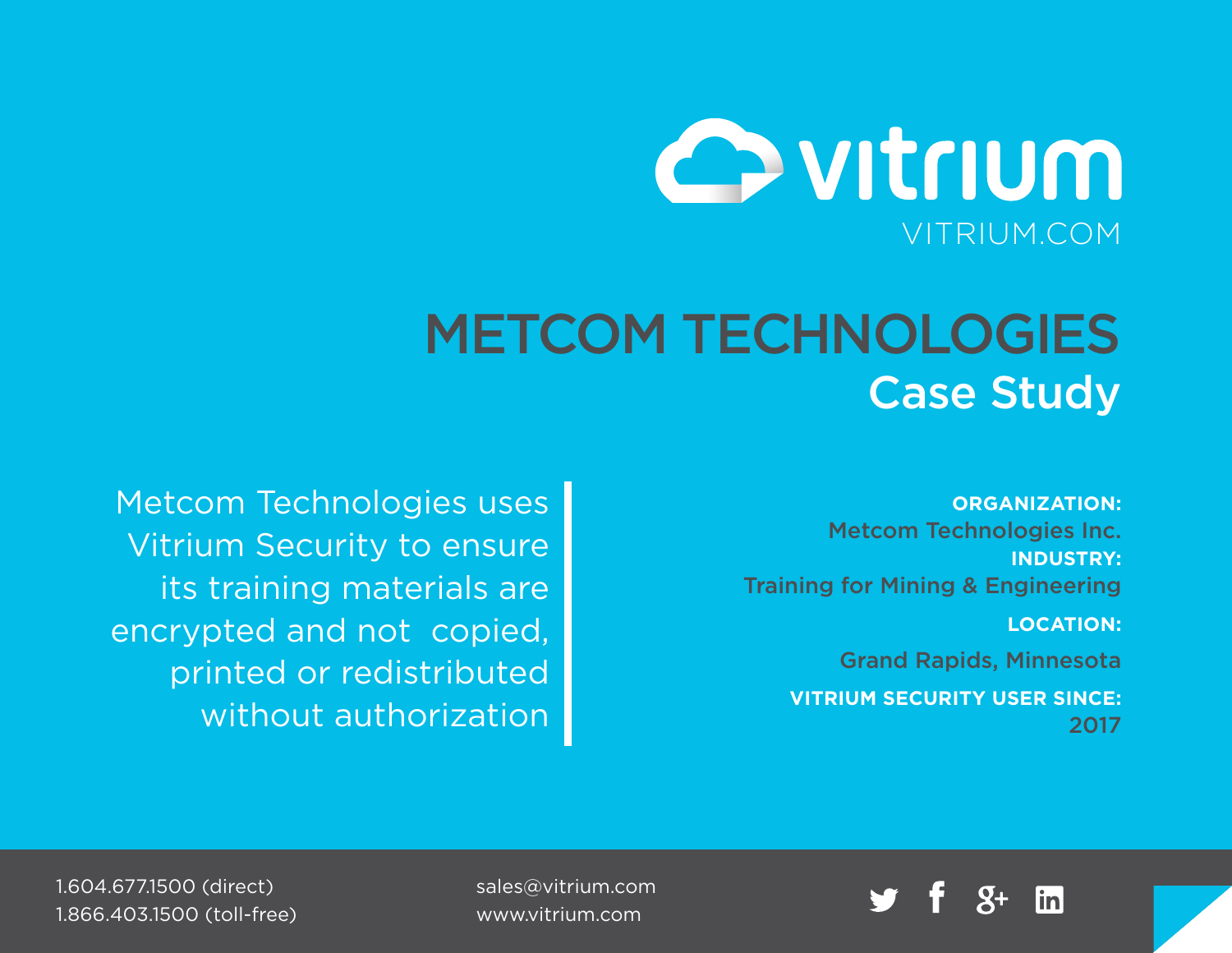## Company Overview

Metcom Technologies is the world leader in training and knowledge transfer in mineral grinding circuits. Their comprehensive training program has proven to deliver improved grinding efficiency and lower costs to the mining and mineral processing industry.

### Key Challenges

Metcom provides training designed for operations managers, plant metallurgists, and technicians that deliver the expertise needed to improve performance of plant mineral grinding procedures. With over twenty training modules and certifications aimed at engineers in the field of mineral grinding, Omar Arafat, Project Metallurgist & Business Development Manager at Metcom, needed to find a way to secure its revenue generating training materials. "We wanted to find a system that would ensure Metcom's training materials were encrypted, and would prevent our intellectual property from being copied, printed, or shared," says Mr. Arafat."We were very concerned that our valuable copyright materials were at risk of being redistributed without authorization."

Metcom looked to Content Security technology for a way to secure training materials and prohibit unauthorized access and distribution of training content. Prior to learning about Vitrium Security, Metcom relied on simple password protection through their website, which left the content at risk of being redistributed or posted online once it was downloaded.

"We wanted to find a system that would ensure Metcom's training materials were encrypted, and would prevent our intellectual property from being copied, printed, or shared,"

Omar Arafat Project Metallurgist & Business Development Manager

1.604.677.1500 (direct) 1.866.403.1500 (toll-free)

sales@vitrium.com www.vitrium.com <sup>2</sup>



Photo by Ben Cheung from Pexels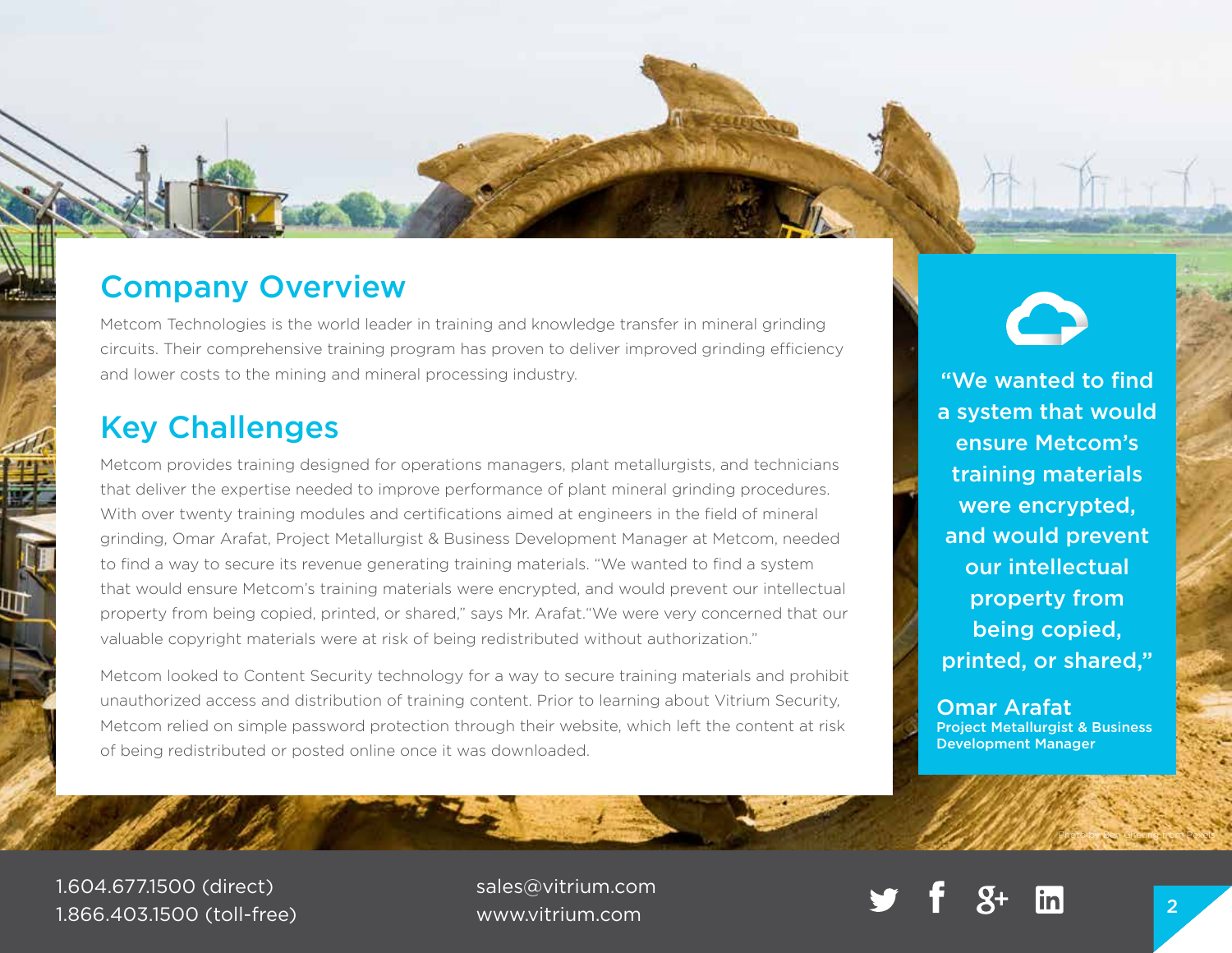# The Solution

Mr. Arafat required a system that would deliver robust security for training materials, ease of use for administrators, and a hassle-free experience for end users accessing the content. In addition to military grade encryption and password protection, Mr. Arafat was looking for a solution that would restrict printing and block copying of content. He didn't have to look far before he found what Metcom needed in Vitrium Security. "Vitrium was recommended to me, and as I learned more about it, I knew I had found what I needed to protect the investments we have made in our training programs" states Mr. Arafat.

The decision came down to finding the features and functionality Metcom needed to secure training materials without disrupting the workflows in place. With Vitrium Security, they were able to continue creating and selling PDF training materials, only this time training content was equipped with file level security and controls that travel with the content no matter where it goes. Secured materials are accessible through Adobe Reader as Protected PDF filesor via a web browser as Secure Web Links. As such, Metcom customers were spared any hassle, as Vitrium does not require users to download or install any plug-ins or additional applications when viewing content.

"We can restrict the number of IP addresses per user so that the file cannot be shared with anyone outside of our company."



1.604.677.1500 (direct) 1.866.403.1500 (toll-free) sales@vitrium.com